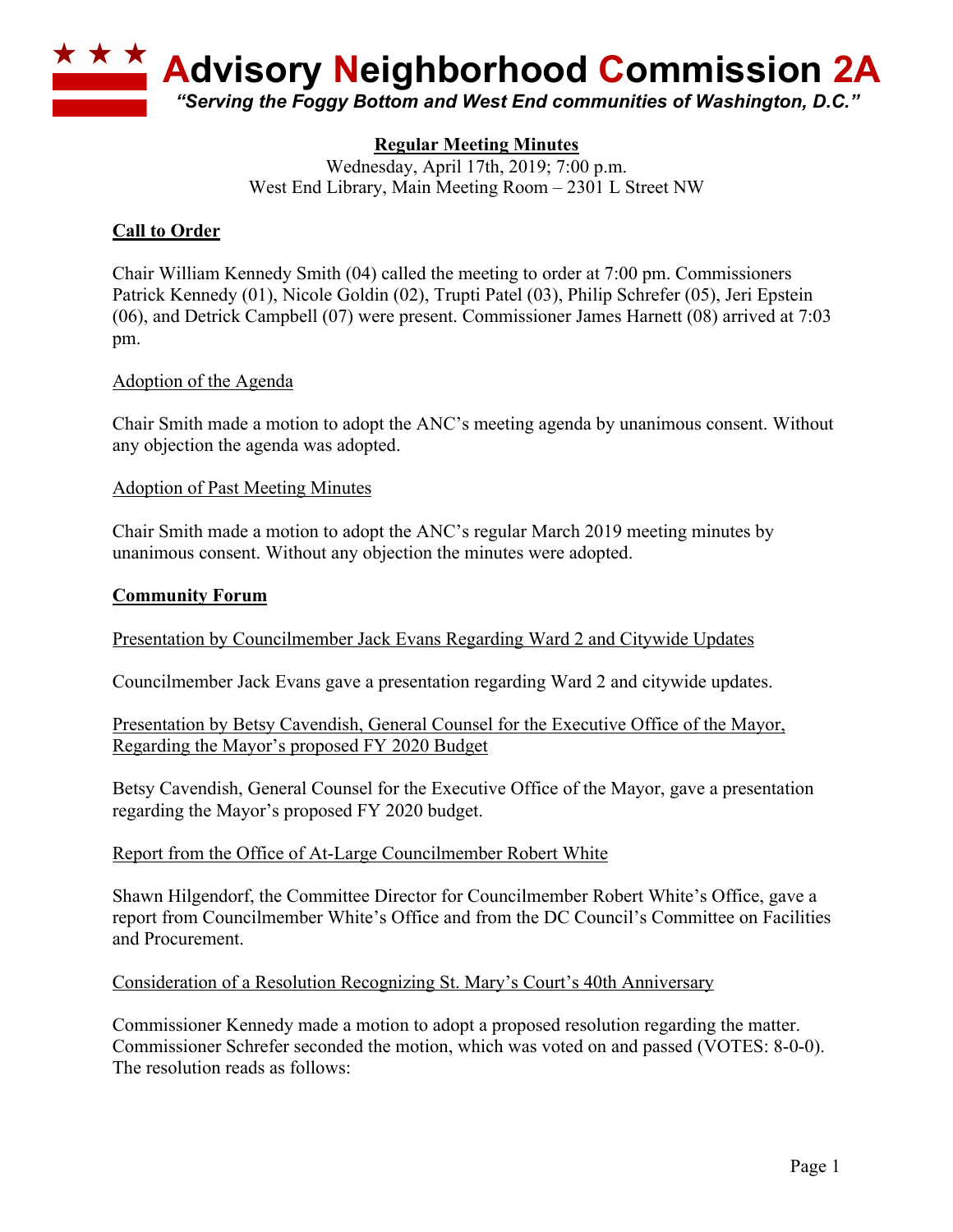Whereas, St. Mary's Court – an affordable housing community for seniors and persons with disabilities in Foggy Bottom – opened on March 22, 1979 and commemorated its 40th anniversary last month;

Whereas, the Episcopal Diocese of Washington obtained funding from the Department of Housing and Urban Development to construct St. Mary's Court in the mid-1970s based on a longstanding goal of the adjoining St. Mary's Episcopal Church to build affordable housing in Foggy Bottom on land then-owned by the National Capital Housing Authority (now the D.C. Housing Authority);

Whereas, far from being just a place to live, St. Mary's Court has always provided a robust set of services for its residents, including a meal plan, organized activities, and social services assistance – highly unique for housing communities of its type in the United States;

Whereas, St. Mary's Court has managed to consistently maintain a high degree of diversity in its residential population, enriching the fabric of Foggy Bottom and promoting connections across different cultures and experiences;

Whereas, St. Mary's Court is known for having friendly, engaged staff, many of whom end up working "at the Court" for decades – including the current executive director, Margaret Pully;

Whereas, St. Mary's Court has been a valued partner to many different neighborhood groups, including the ANC – for whom it has consistently made meeting space available on short notice over the years;

Whereas, despite the many difficulties associated with operating an affordable housing community of its type and the changing landscape of government funding programs, St. Mary's Court has managed to operate continuously and successfully for 40 years.

THEREFORE, BE IT RESOLVED that on the occasion of St. Mary's Court celebrating its 40th anniversary in continuous operation, ANC 2A hereby recognizes it as a pillar of the Foggy Bottom community and a unique and valuable asset to the entire District of Columbia.

BE IT FURTHER RESOLVED that ANC 2A extends its best wishes to the residents and staff of St. Mary's Court on the occasion of the institution's 40th anniversary, and looks forward to seeing it operate successfully for many years to come.

Approval of Expenditures for the Retention of Counsel Regarding GW's Proposed Campus Plan Amendments to Accommodate Thurston Hall Renovations

Chair Smith made a motion to approve expenditures up to \$5,000 for the retention of counsel regarding GW's proposed campus plan amendments to accommodate Thurston Hall renovations. Commissioner Epstein seconded the motion, which was voted on and passed (VOTES: 8-0-0).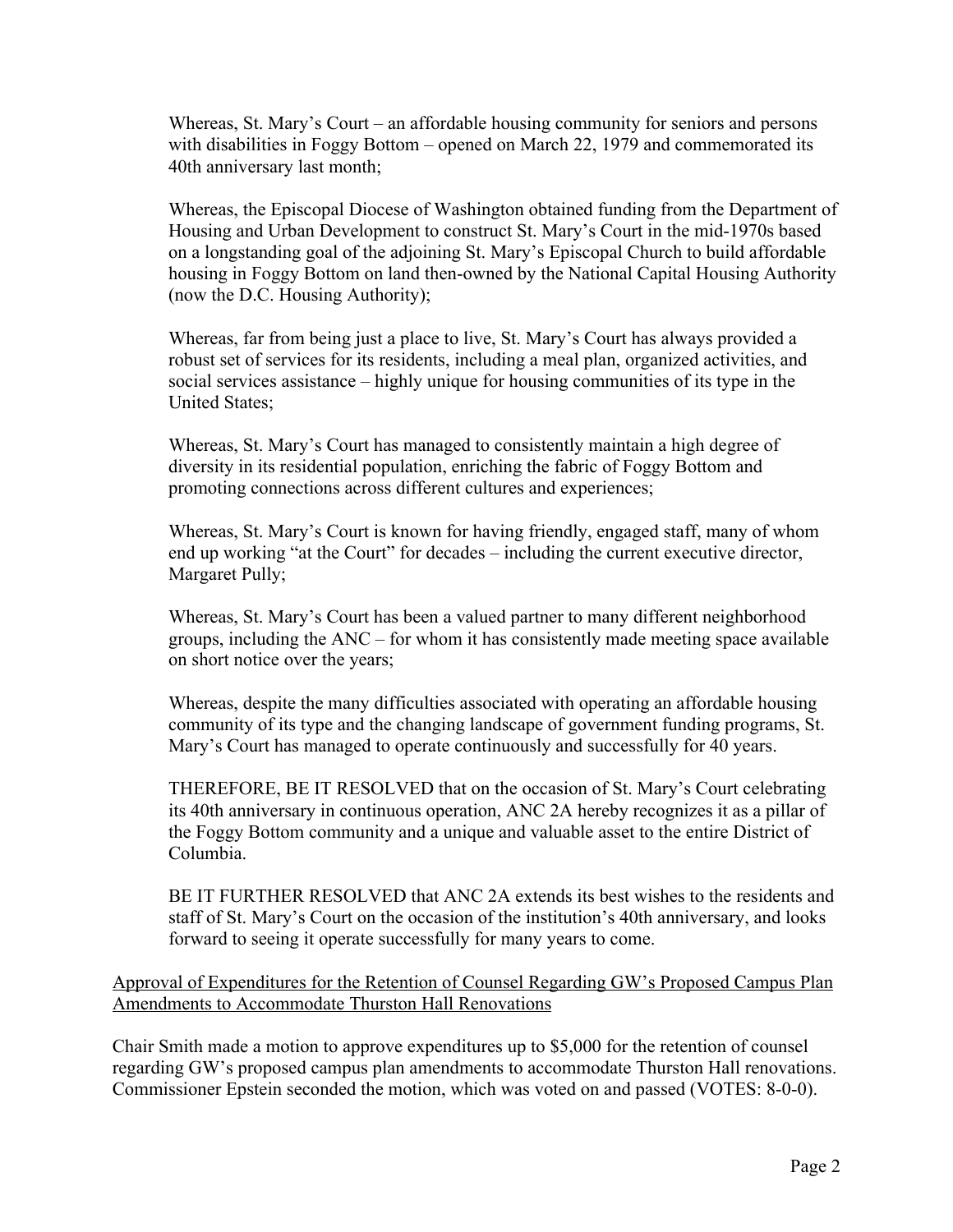### Commissioner Updates

Commissioners Harnett and Epstein gave Commissioner updates.

### Update Regarding GW's Transfer of the Marvin Center's Alcoholic Beverage License at 800 21st Street NW to the Smith Center at 600 22nd Street NW

Chair Smith made a motion to adopt a proposed resolution regarding the matter. Commissioner Harnett seconded the motion, which was voted on and passed (VOTES: 8-0-0). The resolution reads as follows:

ANC 2A has been informed by representatives of the George Washington University (GW) that the university intends to file an application with the Alcoholic Beverage Control (ABC) Board to transfer GW's alcoholic beverage license for the Marvin Center at 800 21st Street NW, which is currently in safekeeping, to the Smith Center at 600 22nd Street NW. The Commission believes that this transfer represents a significant change based on the different natures of the two buildings, and thus ANC 2A requests that the ABC Board determines that GW's application should be placarded as a significant change.

### Announcements and Public Comments

Nick DelleDonne, the Chair of the Dupont East Civic Action Association; Gary Griffith, the President of the Friends of Francis Field; Marina Streznewski, the President of the Foggy Bottom Association (FBA); and Nicole Goines, a Ward 2 representative for the Mayor's Office of Community Relations and Services (MOCRS), gave announcements and public comments.

### **General Agenda**

Presentation by Michelle Garcia, Director of the DC Office of Victim Services and Justice Grants, Regarding the Work of the Office

Michelle Garcia, the Director of the DC Office of Victim Services and Justice Grants, gave a presentation regarding the work of the office.

Presentation by the Department of Behavioral Health's DC Prevention Center for Wards 1 and 2 Regarding the Work of the Center

Allie Bobak, a Community Mobilizer for the Department of Behavioral Health's DC Prevention Center for Wards 1 and 2, gave a presentation regarding the work of the center.

Presentation Regarding the Traffic Control Plan for the 2100 Pennsylvania Avenue NW Development Project

Sean Sullivan, a Senior Project Manager for Boston Properties, gave a presentation regarding the traffic control plan for the 2100 Pennsylvania Avenue NW development project.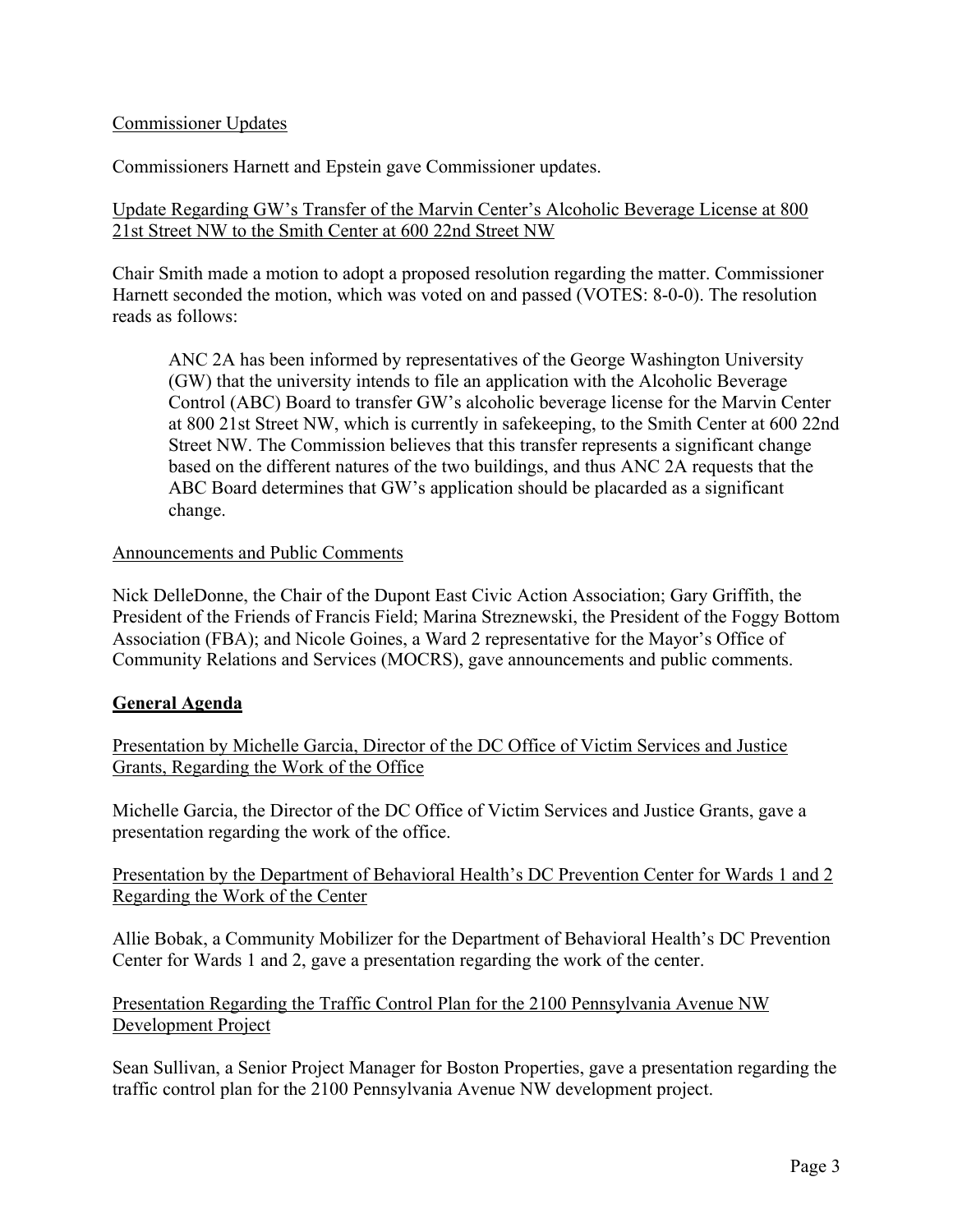## **Regulatory Agenda**

Consideration of Several Alcoholic Beverage License Renewal Applications for Restaurants, Hotels, Multipurpose Facilities, Clubs, Marine Vessels, Arenas, and Caterers

Chair Smith made a motion to protest The Watergate Hotel's application to renew the establishment's Retailer's Class "C" Hotel license based on the adverse impact on the peace, order, and quiet of the neighborhood and based on the adverse impact on residential parking needs and vehicular and pedestrian safety. Commissioner Kennedy seconded the motion, which was voted on and passed (VOTES: 8-0-0). The resolution reads as follows:

ANC 2A protests The Watergate Hotel's application for renewal of the establishment's Retailer's Class "C" Hotel license at 2650 Virginia Avenue NW based on the adverse impact on the peace, order, and quiet of the neighborhood and based on the adverse impact on residential parking needs and vehicular and pedestrian safety.

The Commission looks forward to working with the hotel and its neighbors to finalize policies regarding the hotel's delivery schedule, parking, the use of the property's truck tunnel, and other issues as part of the protest process.

Consideration of a Resolution Regarding the International Monetary Fund's Ongoing Street Closure of the 1900 block of H Street NW

Commissioner Harnett made a motion to adopt a proposed resolution regarding the matter. Commissioner Kennedy seconded the motion, which was voted on and passed (VOTES: 7-0-0). The resolution reads as follows:

WHEREAS, the entire roadway and south sidewalk on the 1900 block of H Street NW have been closed since 2013 due to an International Monetary Fund (IMF) renovation project of its main headquarters building (HQ1),

WHEREAS, the District Department of Transportation (DDOT) did not notify ANC 2A about the street closure in 2013 until less than one week before it was scheduled to take effect, or of the application by the IMF for a public space permit,

WHEREAS, the timeline for this project by the IMF and DDOT was set at three years (Attachment 1), but the street closure has held this block hostage from the public for more than six years,

WHEREAS, the Commission received assurances by IMF officials in 2013 that the block would be returned to the public within "three years," (Attachment 2) but with the extended closure, the unacceptable possibility that the block will be permanently closed has become a significant concern among ANC 2A residents,

WHEREAS, following six years of no communication or updates by the IMF or its contractor(s) on the status of this project, Commissioner Harnett contacted the IMF and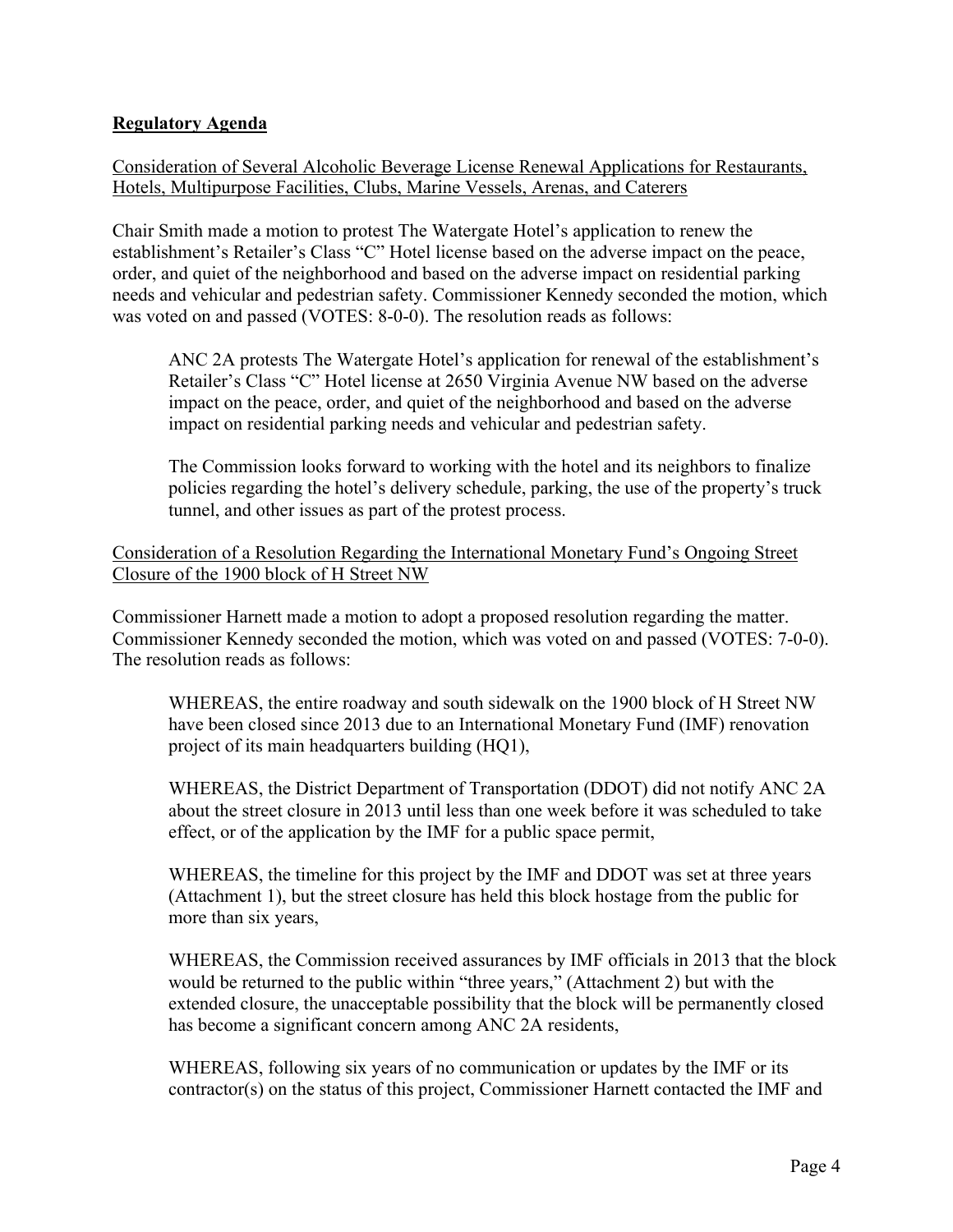was told by officials in September of 2018 that the project would take an additional twelve months to complete,

WHEREAS, since September of 2018, and following a subsequent meeting in March of 2019, IMF officials have rejected requests to brief the public and the Commission on the status of this project,

WHEREAS, it is unacceptable and deeply troubling to see a private entity take control of public space for its own purposes, without public input or updates, for more than twice the length of the original project timeline originally communicated,

WHEREAS, the lack of notice by DDOT in 2013 regarding the impending closure of this public space left no time for public engagement before the project began, and its subsequent renewals of the IMF's public space permits have been done without any community engagement whatsoever, displaying a troubling lack of sensitivity to the neighborhood's interests, and

WHEREAS, a permit holder doing work in public space must restore it to its original condition at the conclusion of work, including any necessary re-paving, re-painting, reinstallation of streetlights and parking meters, and signal adjustments.

THEREFORE, BE IT RESOLVED that ANC 2A requests the expeditious re-opening of the roadway and south sidewalk on the 1900 block of H Street NW after the IMF's HQ1 reconstruction is completed in December of 2019 and that the IMF's public space permit (DDOT #PA10558652-R2) not be renewed beyond December of 2019.

Consideration of a Resolution Regarding the District Department of Transportation's 20th Street / 21st Street / 22nd Street NW Protected Bike Lanes Project

Commissioner Harnett made a motion to adopt a proposed resolution regarding the matter. Commissioner Kennedy seconded the motion, which was voted on and passed (VOTES: 7-0-0). The resolution reads as follows:

WHEREAS, the District Department of Transportation (DDOT) is currently soliciting comment on the alternative identified for the 20th Street / 21st Street / 22nd Street NW Protected Bike Lanes Project,

WHEREAS, the Commission, in a resolution dated May 23rd, 2018, previously requested that the 22nd Street NW alternative not be carried forward for consideration,

WHEREAS, the Commission, in a resolution dated February 13th, 2019, requested that the following alternatives be advanced: 21st Street south of E Street NW, 20th Street north of I Street on the south side of Pennsylvania Avenue NW, and four possible "jog" alternatives between the north-south streets, and

WHEREAS, the Commission wishes to comment further now that DDOT has released designs of the alternative, expect for the proposed jogs, as they stand at "10% design."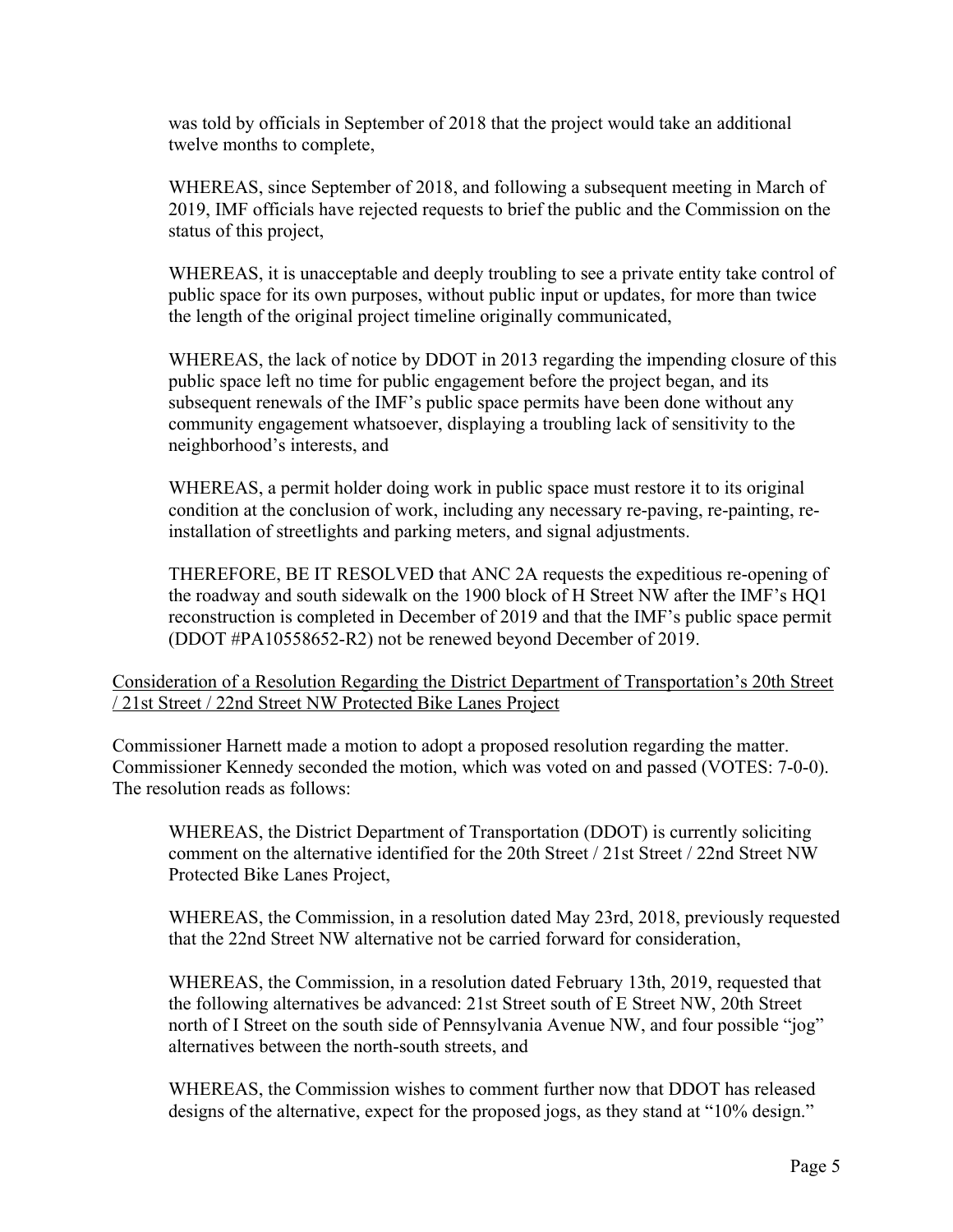THEREFORE, BE IT RESOLVED that the Commission makes the following recommendations to DDOT:

- ANC 2A supports implementing the "jog" as two-way protected bike lanes on the north side of the southern leg of I Street NW or on G Street NW. This change would enable the facility to better connect to George Washington University (GWU) campus and residential buildings and Capital Bikeshare stations along 21st Street NW. The implementation of continuous two-way protected bike lanes would eliminate the common problem of cyclists going the wrong way on oneway protected segments (e.g., on L Street and M Street NW). In addition to concerns about one-way protected bike lanes and the use of F Street NW for a bicycle facility, I Street and G Street NW offer the following advantages:
	- Closer to the core of the GWU campus and residential buildings, providing a more convenient commuting option for most students and university employees,
	- Do not impact curbside loading for any large multifamily residential buildings,
	- Perceived as a more tranquil and comfortable setting for bicycle riders due to the lack of interface with the E Street Expressway and the commuter traffic funneled off of it during the morning rush hour.
- The Commission maintains its support for the alignments that it had previously recommended on 20th Street and 21st Street NW and thanks DDOT for advancing an alternative in harmony with that position.

BE IT FURTHER RESOLVED that ANC 2A supports engaging DDOT about implementing an east-west two-way protected bike lane along G Street and not F Street NW given the dangerous intersection at the western terminus of F Street and the longer access that G Street would provide. The Commission also supports engaging DDOT about other goals outlined in the 2005 DC Bicycle Master Plan and subsequent updates in order to advance long-term strategic priorities.

Consideration of a Resolution Requesting that the District Department of Transportation Incorporate the 1200 Blocks of 24th Street and 25th Street NW Into DC's Residential Parking Permit (RPP) Program

Commissioner Goldin made a motion to adopt a proposed resolution regarding the matter. Chair Smith seconded the motion, which was voted on and passed (VOTES: 7-0-0). The resolution reads as follows:

WHEREAS, the residents of West End 25 (1255 25th Street NW), Whitman Place (1275 25th Street NW), and West End Residences (1221 24th Street NW) do not currently have the ability to purchase a Zone 2 parking permit under the Residential Parking Permit (RPP) program,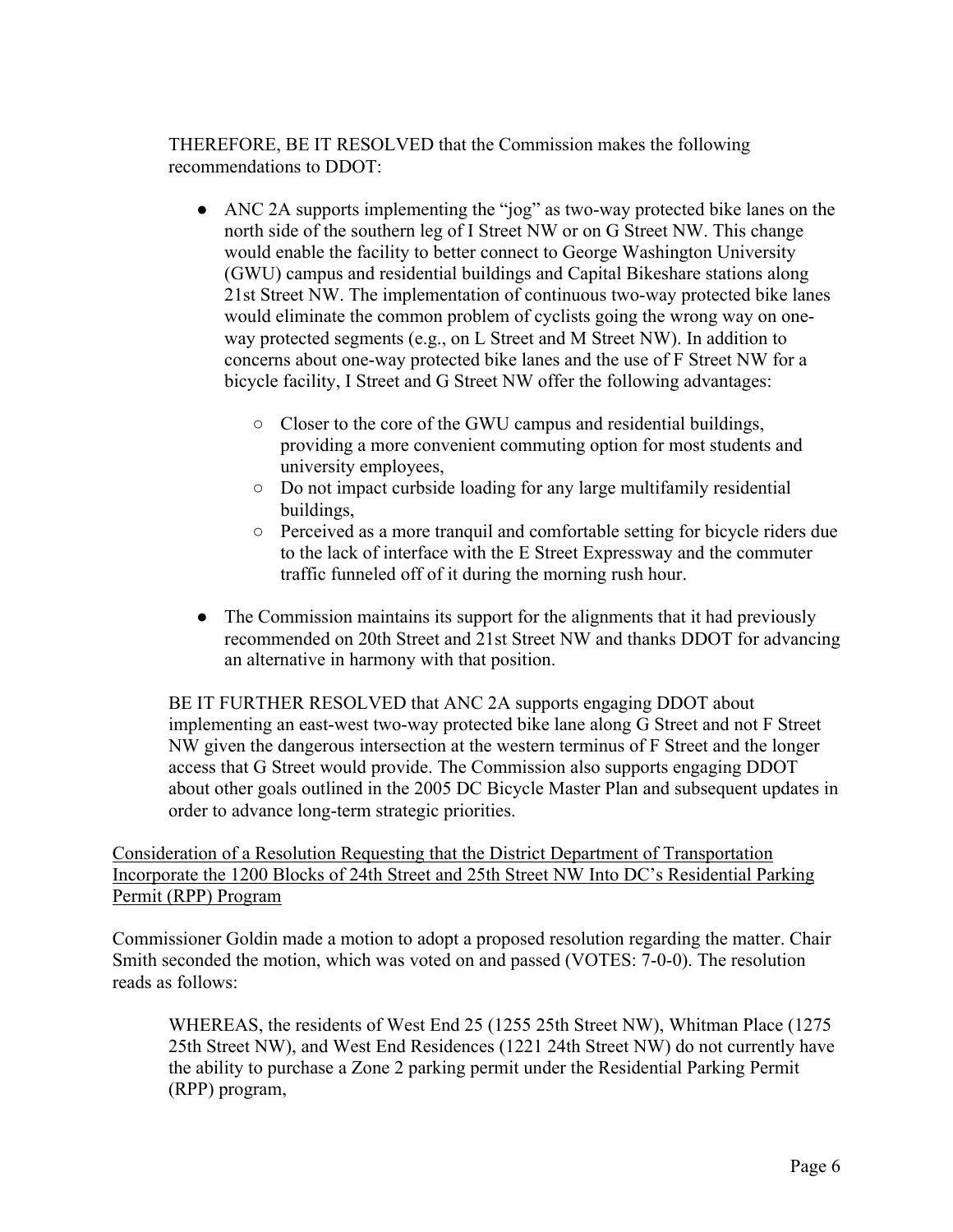WHEREAS, the 1200 blocks of 24th Street and 25th Street NW contain residential properties, are located within a mixed-use zone, and are therefore eligible for enrollment in RPP,

WHEREAS, the presence of office, educational, and recreational uses on these blocks drives demand for on-street parking by non-residents in a way that limits space availability for residents of the immediate neighborhood who are not enrolled in RPP,

WHEREAS, residents of the 1200 blocks of 24th Street and 25th Street NW therefore face an undue financial and logistical burden and are at a significant disadvantage for parking as compared to immediate neighbors and other community members,

WHEREAS, adjacent blocks north, south, and east have existing designated RPP Zone 2 spaces that said residents would be able to utilize, and

WHEREAS, RPP can be initiated on a block by initiative of the Director of the District Department of Transportation (DDOT).

THEREFORE, BE IT RESOLVED that ANC 2A requests that the DDOT Director incorporate the 1200 blocks of 24th Street and 25th Street NW into the RPP program as soon as possible.

# Public Space Application by Homeslyce for a New, Un-Enclosed Sidewalk Cafe with 8 Tables and 16 Seats at 2121 K Street NW

Commissioner Epstein made a motion to support Homeslyce's public space application for a new, un-enclosed sidewalk cafe. Commissioner Kennedy seconded the motion, which was voted on and passed (VOTES: 8-0-0). The resolution reads as follows:

ANC 2A supports Homeslyce's public space application for a new, un-enclosed sidewalk café at 2121 K Street NW.

### Special Event Application for the Race to Beat Cancer 5K on Saturday, September 14th, 2019

Chair Smith made a motion to support the special event application for the 2019 Race to Beat Cancer 5K. Commissioner Kennedy seconded the motion, which was voted on and passed (VOTES: 8-0-0). The resolution reads as follows:

ANC 2A supports the special event application for the Race to Beat Cancer 5K on Saturday, September 14th, 2019.

### **Administrative Matters**

Approval of Expenditures for the Retention of Counsel Regarding The Watergate Hotel's License Renewal Application